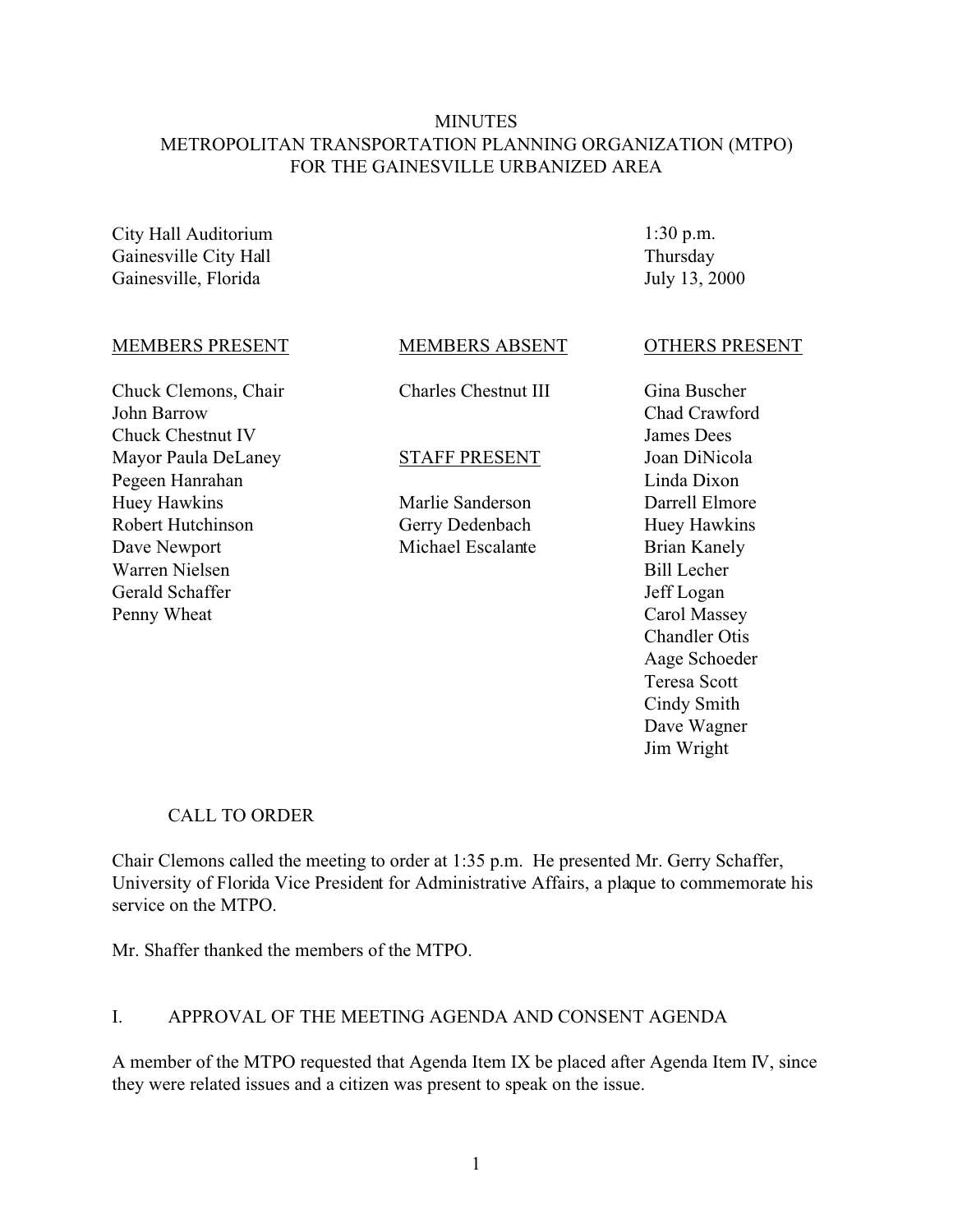# **ACTION: Commissioner Newport moved to approve the meeting agenda with one amendment to place Agenda Item IX after Agenda Item IV, and the consent agenda. Mayor DeLaney seconded; motion passed unanimously.**

#### II. AMERICANS WITH DISABILITIES ACT (ADA) TRANSPORTATION TASK FORCE

Mr. Marlie Sanderson, MTPO Director of Transportation Planning, stated that the ADA Transportation Task Force has prepared a report for the MTPO.

Mr. Darrell Elmore, City of Gainesville Equal Opportunity Director, discussed the report and answered questions.

Ms. Joan DiNicola spoke concerning this agenda item.

**ACTION: Commissioner Wheat moved to refer the ADA Transportation Task Force Report to the MTPO's Advisory Committees, staff and the City of Gainesville Mayor for review and comment regarding the budgetary implications of the report's recommendations. Commissioner Hanrahan seconded; motion passed unanimously.**

# III. HULL ROAD EXTENSION- PROPOSED CROSS-SECTION

Mr. Sanderson stated that the MTPO has requested that the Florida Department of Transportation (FDOT) conduct preliminary engineering studies to identify the right-of-way necessary for the bicycle/pedestrian trail and the Hull Road extension as part of the SW 20<sup>th</sup> Avenue Charrette project. He discussed the Advisory Committee recommendations and answered questions.

Mr. James Dees, FDOT District 2 Planning Manager, and Mr. Gerry Dedenbach, MTPO Senior Transportation Planner, discussed the proposed cross-section and answered questions.

**ACTION: Commissioner Newport moved to approve the typical cross-section as shown in Illustration I with the roadway located in the southern portion of the right-of-way, in order to allow for a meandering trail in a park-like setting. Commissioner Hutchinson seconded; motion passed unanimously.**

# IV. ARCHER ROAD AND SW 16TH AVENUE PEDESTRIAN SAFETY ISSUES

Mr. Sanderson stated that the MTPO referred the issue of crosswalks at bus stops along Archer Road, from SW 34<sup>th</sup> Street to SW 16<sup>th</sup> Avenue, and the 1993 Archer Road Bicycle and Pedestrian Safety Study to its Advisory Committees. He discussed Committee and Alachua County Traffic Safety Team recommendations for pedestrian safety along Archer Road and answered questions.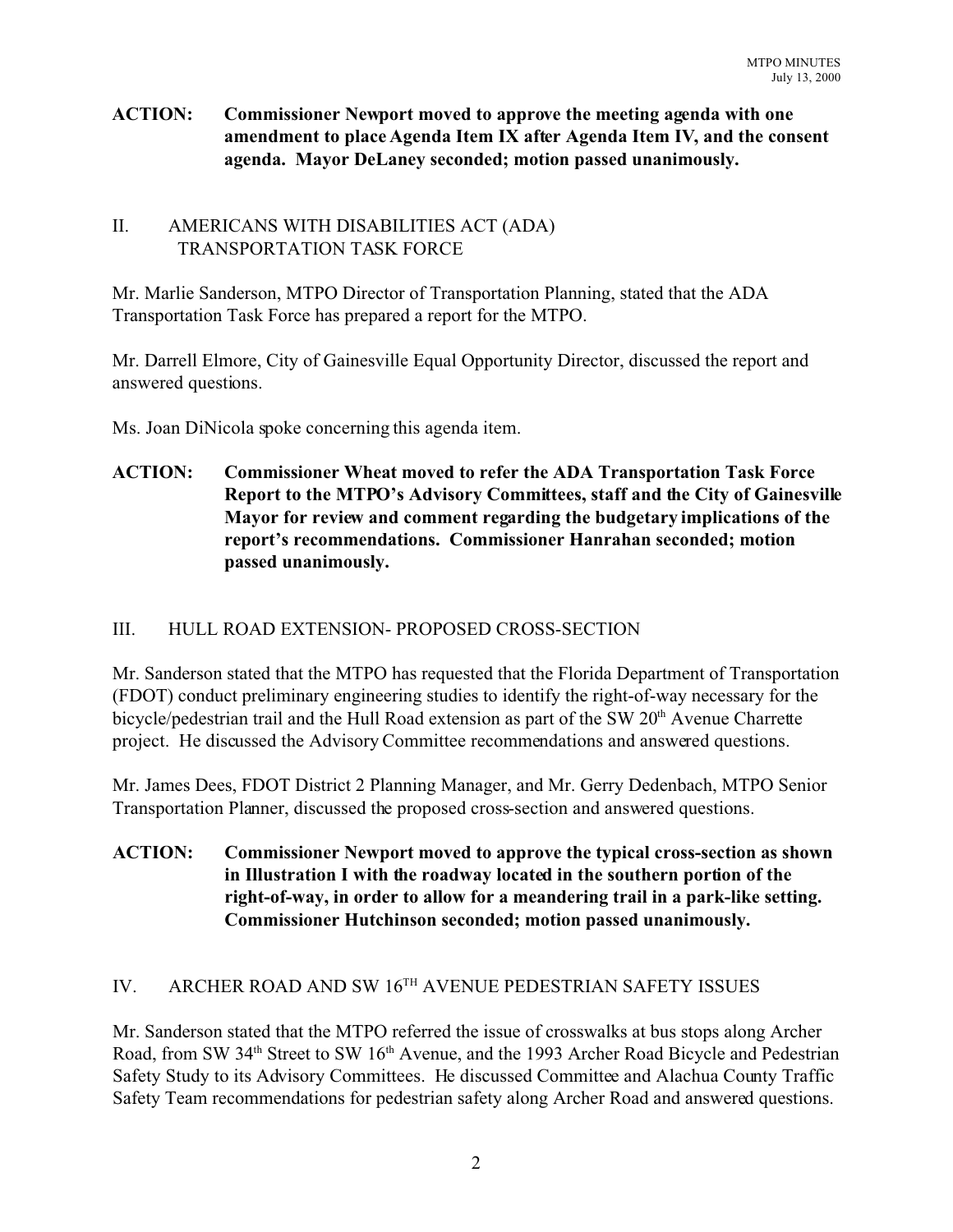# **A member of the MTPO requested that a letter of appreciation, for her efforts in bringing this issue to the MTPO, be sent to Ms. Jennifer Gordon that describes the approved MTPO recommendations for Archer Road.**

Ms. Linda Dixon, City of Gainesville Transportation Planning Analyst, discussed pedestrian safety issues along Archer Road and answered questions.

#### **ACTION: Commissioner Newport moved to approve:**

- **1. the revised design alternative dated April 18, 2000 (see Exhibit 1), which includes a new signalized intersection at SW 23rd Drive and Archer Road and a right-turn only lane (for vehicles) onto Archer Road from SW 23rd Street (this right-turn lane is needed at allow school buses to serve this area without having to turn around); and**
- **2. two additional modifications to improve pedestrian safety in this area:**
	- **A. a request that the University of Florida construct sidewalks on SW 23rd Drive from Archer Road to Hull Road; and**
	- **B. continue to identify the reconstruction of Archer Road and SW 16th Avenue intersection as a needed project in this year's List of Priority Projects.**

**Commissioner Hutchinson seconded; motion passed unanimously.**

**ACTION: Commissioner Hanrahan moved to refer to the Advisory Committees, for their review and comment, the discussion of opportunities for tree plantings along Archer Road and SW 23rd Terrace. Commissioner Nielsen seconded; motion passed unanimously.**

# IX. BICYCLE AND PEDESTRIAN SAFETY AT INTERSECTIONS

Mr. Sanderson stated that a member of the MTPO requested discussion of bicycle and pedestrian safety at intersections, including the SW  $34<sup>th</sup>$  Street and SW  $2<sup>nd</sup>$  Avenue intersection.

The following persons spoke concerning this agenda item:

| Chad Crawford | Brian Kanely | <b>Chandler Otis</b> | Aage Schroeder |
|---------------|--------------|----------------------|----------------|
| Huey Hawkins  | Carol Massey | Larry Schandes       |                |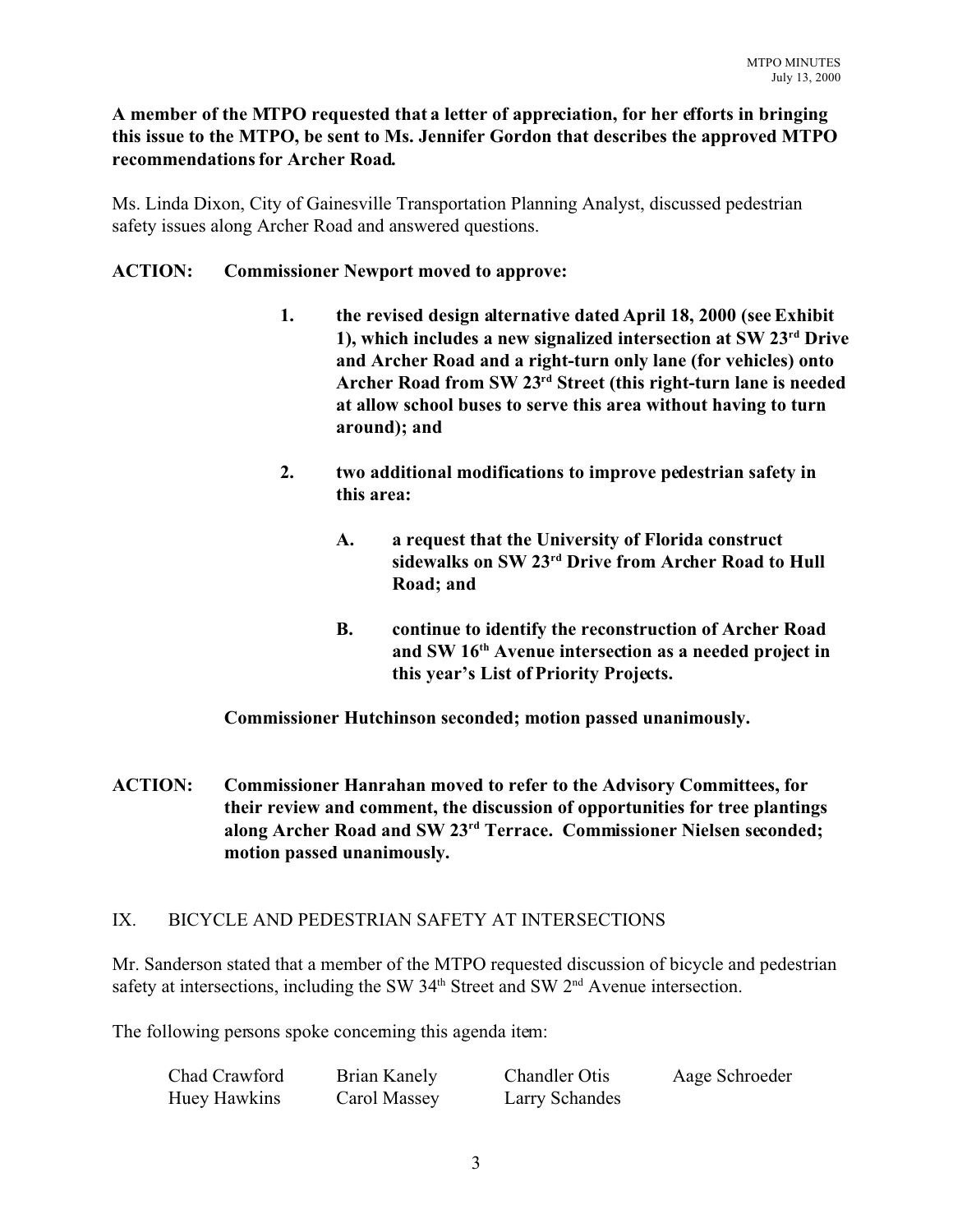- **ACTION: Commissioner Wheat moved to accept FDOT's offer to make a presentation, concerning pedestrian crossing issues, including the timing of the pedestrian crosswalks, to the MTPO, its Advisory Committees, Design Team, representatives from the Center for Independent Living, and the local chapter of the Florida Council for the Blind. Mayor DeLaney seconded; motion passed unanimously.**
- **ACTION: Commissioner Hutchinson moved to have the MTPO Chair send a letter to ask local law enforcement agencies for statistics concerning the number of tickets that have been issued for failure to yield the right-of-way to pedestrians and to separate this information into those tickets that have been issued as a result of a traffic accident and those that have been issued based on observation only (that did not result in a traffic accident). Mayor DeLaney seconded; motion passed unanimously.**

# V. LANDSCAPE SUBCOMMITTEE APPOINTMENTS

Mr. Sanderson stated that the MTPO established its Landscape Subcommittee in November, 1998. He said that the MTPO Landscape Subcommittee Chair is requesting that the MTPO appoint one additional City and County Commissioner to this Subcommittee.

# **By consensus, the MTPO appointed Commissioners Newport and Chestnut IV to the Subcommittee.**

# VI. LONG RANGE TRANSPORTATION PLAN- SEPTEMBER 14 PUBLIC HEARING

Mr. Sanderson stated that the MTPO is currently scheduled to conduct a public hearing, on the Year 2020 Long Range Transportation Needs Plan, on September 14 at 7:00 p.m. in the Jack Durrance Auditorium.

A member of the MTPO discussed the text of the display ad.

# **ACTION: Commissioner Newport moved to approve the display ad including incorporating MTPO member-recommended text changes. Commissioner Hutchinson seconded; motion passed 8 to 1.**

# VII. REGIONAL TRANSIT SYSTEM (RTS) ISSUES

Mr. Sanderson stated that the MTPO asked whether RTS could be operated as a countywide system.

Mr. Dave Wagner, MTPO Attorney, and Mr. Jeff Logan, RTS Director, discussed RTS and MTPO jurisdiction issues and answered questions. Mr. Wagner noted that the RTS could be a countywide system. He reported that, according to the Attorney General of Florida, MPOs may not operate transit systems because they are limited, by statute, to programming and planning.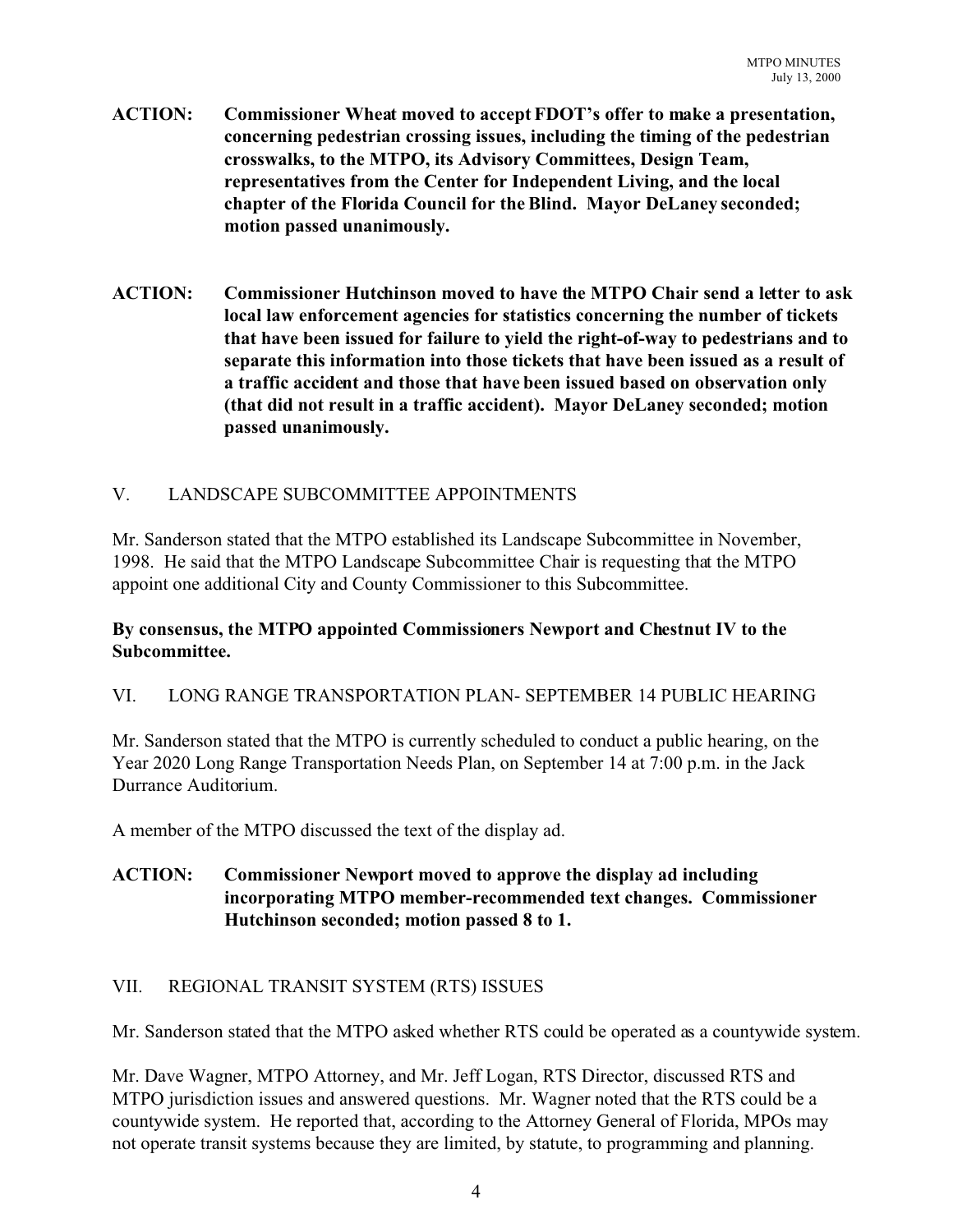#### VIII. REAPPORTIONMENT PLAN

Mr. Sanderson stated that the MTPO asked whether a reapportionment plan could be prepared earlier than Year 2002, which is the current MTPO reapportionment plan preparation date.

Mr. Wagner stated that the MTPO could request that a reapportionment plan be done earlier than 2002. He noted that it was nearing the time for the MTPO to develop the reapportionment plan and that Year 2000 census statistics, necessary for the Year 2002 reapportionment plan, are not yet available.

# X. YEAR 2020 FLORIDA TRANSPORTATION PLAN- COMMON ISSUES AND RECOMMENDATIONS

Mr. Sanderson stated that Mayor DeLaney was appointed to the FDOT 2020 Florida Transportation Plan Steering Committee. He said that Mayor DeLaney requested an opportunity to discuss several reports being prepared by the Steering Committee.

Mayor DeLaney discussed the Steering Committee reports on mobility, economic development and sustainability/preservation.

#### XI. NEXT MTPO MEETING

Mr. Sanderson stated that the MTPO's next regular meeting was scheduled for August 3 at 1:30 p.m.

# **It was a consensus of the MTPO to conduct a workshop on the Year 2020 Long Range Transportation Plan update, rather than a regular business meeting, on August 3.**

Ms. Cindy Smith, Citizen Advisory Committee member, requested that the MTPO Chair send a letter to the University of Florida requesting information on transportation studies being conducted as part of the Campus Master Plan update.

# **By consensus, the MTPO directed the Chair send a letter to the University of Florida requesting information on transportation studies being conducted as part of the Campus Master Plan update.**

# XII. COMMENTS

A. MTPO Members

A member of the MTPO discussed the status of the proposed roundabout on Archer Road at the SW 91<sup>st</sup> Street intersection.

Mr. Dees discussed the proposed roundabout.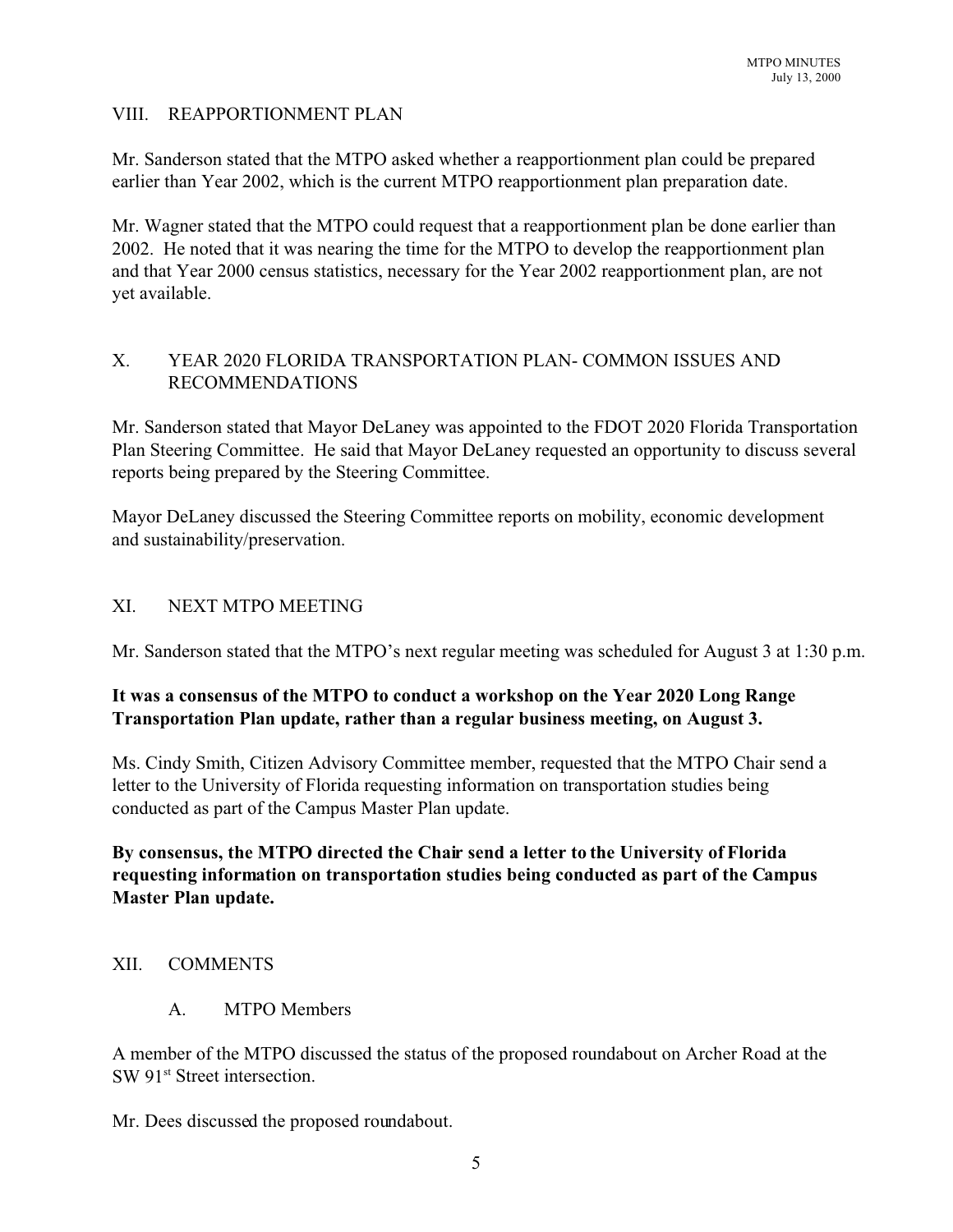Mr. Bill Lecher, Alachua County Assistant Public Works Director, discussed the proposed roundabout and answered questions. He noted that, at a meeting with FDOT, its was shown that a roundabout at the Archer Road and SW 91<sup>st</sup> Street intersection was an acceptable traffic control device, and that FDOT would reinvestigate traffic management along Archer Road.

A member of the MTPO requested that, in order to be expedient, a presentation on the proposed roundabout on Archer Road be given to the MTPO.

A member of the MTPO announced a meeting of the Interstate 75 Corridor Council and its Technical Advisory Committee on Wednesday, July 19. She asked FDOT representatives about the condition of the shoulders on US 441 along Paynes Prairie.

A member of the MTPO suggested an offroad trail along the US 441 wildlife barrier.

Mr. Dees stated that FDOT will look into the US 441 roadway condition. He noted that the US 441 wildlife barrier was nearly completed.

# **It was a consensus of the MTPO to have the Chair send a letter of appreciation, regarding his service and dedication to the MTPO, to Mr. Ayers and a copy to his new employer.**

A member of the MTPO discussed concerns about streetlight glare in some areas within the Gainesville Metropolitan Area.

# B. Citizens

Ms. Smith discussed recent median cuts and a traffic diverter on Newberry Road that have been made without input from the MTPO's Design Team. She also asked that there be a presentation of the SW 20<sup>th</sup> Avenue Charrette to the MTPO since it has new members.

A member of the MTPO asked that FDOT representatives discuss these types of median cuts and, in the future, let the MTPO know when these types of median cuts are being considered for implementation.

Mr. Dees and Ms. Teresa Scott, City of Gainesville Public Works Director, discussed the median cuts and curb closures.

# **It was a consensus of the MTPO to refer these median cut issues to its Advisory Committees.**

C. Chair's Report

There was no Chair's report given.